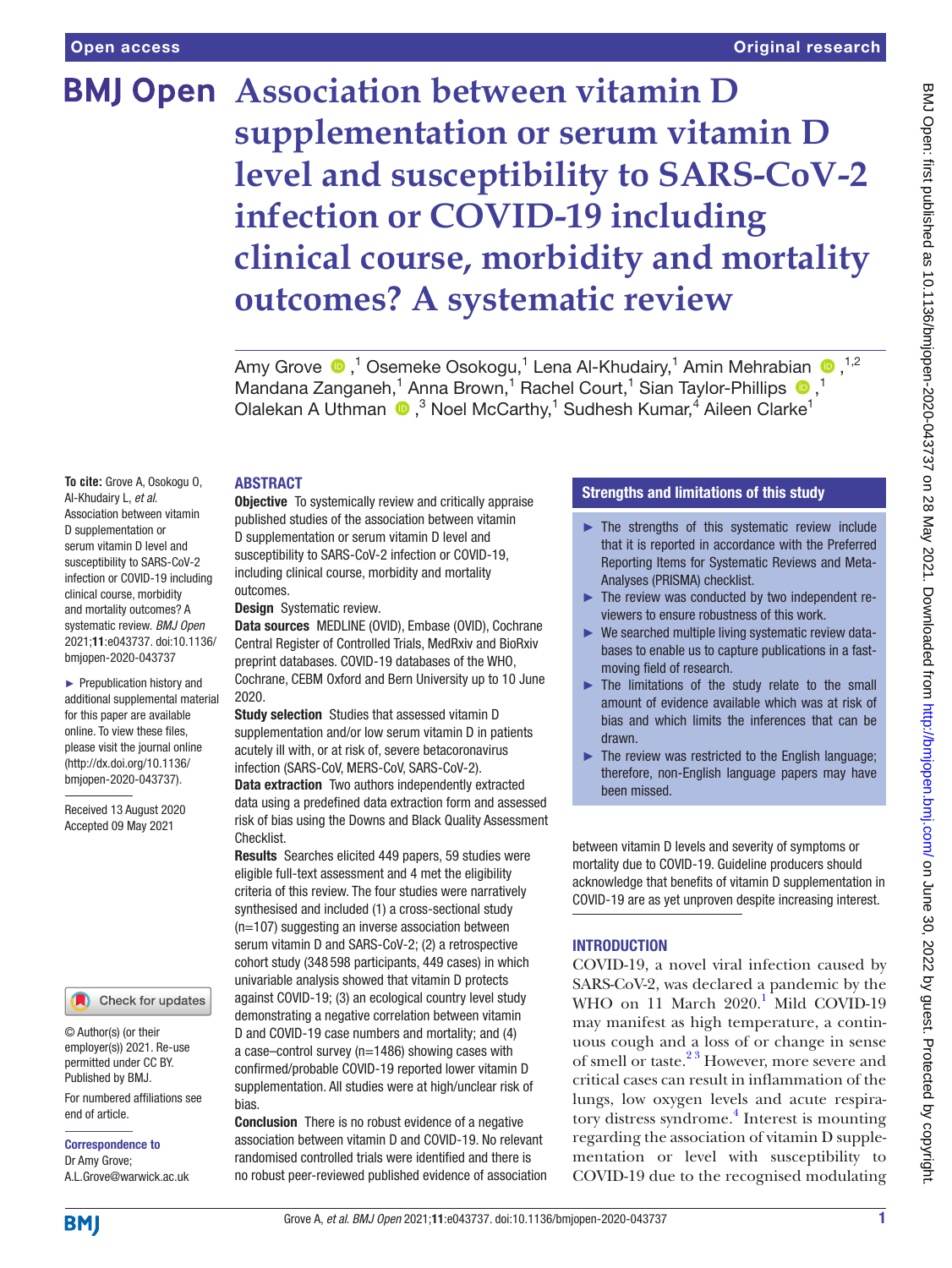effects of vitamin D on the immune system and immune response.

Vitamin D can modulate the immune system through highly expressed receptors in most non-skeletal tissues.<sup>56</sup> Two of the most common analogues of vitamin D which are found in food and used as a dietary supplement are  $D_2$  (ergocalciferol) and  $D_3$  (cholecalciferol, also made by the skin when exposed to sunlight).<sup>[7](#page-6-4)</sup> Both  $D_2$  and  $D_3$  can be hydroxylated by liver enzymes CYP2R1 and CYP27A1 to form calcidiol (25(OH)D). The active metabolite of vitamin D, calcitriol (1α,25(OH)2D), results from the action of CYP27B enzyme on calcidiol. CYP27B is found in several tissues including the kidney, skin, bones and immune system.<sup>[8 9](#page-6-5)</sup> Tumour necrosis factor-α (TNF-α) and interferon-γ (IFN-γ) are examples of inflammatory cytokines that stimulate the CYP27B enzymes of the immune system.<sup>10–20</sup> Vitamin D can interact with both the innate and the cellular immune systems through these mechanisms.

Current Public Health England (PHE),<sup>[21](#page-7-0)</sup> National Insti-tutes of Health<sup>[22](#page-7-1)</sup> and European Food Safety Authority<sup>23</sup> recommendations highlight the importance of vitamin D to population health. Vitamin D deficiency is defined as less than 25 nmol/L (10 ng/mL) measured in blood serum.<sup>21</sup> The UK guideline recommendations suggest that people take a supplement of 10 μg of vitamin D per day during the winter months or throughout the year if they do not spend time outdoors or if they cover the majority of their skin when outside. $^{21}$  Published editorials, journal commentaries $24-29$  and news media reports $30-32$ suggest that individuals with low blood serum concentrations of vitamin D might be at higher risk of infection with COVID-19, or on infection have worse outcomes than individuals with normal/high serum vitamin  $D^{33}$  $D^{33}$  $D^{33}$ .

Several observational studies have reported associations between low serum vitamin D and chronic $34$  and acute conditions such as susceptibility to acute respira-tory tract infections (RTI).<sup>[35–37](#page-7-7)</sup> Most recently, Martineau and colleagues conducted a systematic review and metaanalysis of individual participant data from randomised controlled trials (RCTs) to assess the overall effect of vitamin D supplementation on risk of acute RTI.<sup>[38](#page-7-8)</sup> They reported vitamin D supplementation to be safe while protecting against acute RTI overall (adjusted OR 0.88, 95% CI 0.81 to 0.96; p for heterogeneity <0.001). Patients very deficient in vitamin D benefited the most (adjusted OR  $0.75$ ,  $0.60$  to  $0.95$ ; p for interaction=0.006).<sup>38</sup> Critiques of this review have suggested that the findings should be interpreted as hypothesis generating only, as the results are heterogeneous and not sufficiently applicable to the general population.<sup>[39](#page-7-9)</sup> Recent rapid reviews of vitamin D for treatment or prevention in COVID-19 reported no evidence that vitamin D deficiency predisposes to COVID-19, or that vitamin D supplementation is effective in prevention or treatment of COVID-19.<sup>[40 41](#page-7-10)</sup> However, data sources included in the rapid review were limited. $42^2$  Given the remaining uncertainty, it is timely to systematically review and critically appraise all peer-reviewed published

# **METHODS**

# Protocol registration

mortality outcomes.

The methods were prespecified in a protocol that was registered with the PROSPERO International Prospective Register of Systematic Reviews ([https://www.](https://www.crd.york.ac.uk/prospero/display_record.php?ID=CRD42020182876) crd. [york.ac.uk/prospero/display\\_record.php?](https://www.crd.york.ac.uk/prospero/display_record.php?ID=CRD42020182876) ID= [CRD42020182876\)](https://www.crd.york.ac.uk/prospero/display_record.php?ID=CRD42020182876). Research ethics committee approval was not required for this study.

We undertook a systematic review to answer the following question: Is vitamin D supplementation or level associated with susceptibility to severe betacoronavirus infection (SARS-CoV, Middle East respiratory syndrome (MERS-CoV), SARS-CoV-2) including clinical course, morbidity and mortality outcomes?

Our review was conceptualised and written in accor-dance with the PRISMA statement.<sup>[43](#page-7-12)</sup>

#### Data sources and search

The search strategy was developed by the information specialists in collaboration with the research team and clinical advisors. We searched MEDLINE (OVID interface), Embase (OVID interface), Cochrane Central Register of Controlled Trials, MedRxiv and BioRxiv preprint databases on 6–8 May 2020. We searched the global research on COVID-19 developed by the WHO, $^{44}$  $^{44}$  $^{44}$ CEBM Oxford $45$  and the living systematic review developed by Bern University<sup>46</sup> on 10 May 2020. We updated the database searches on 10 June 2020 to capture articles which may have been published since the initial search was conducted.

We searched additional resources including relevant systematic reviews (in MEDLINE (OVID interface), Embase (OVID interface) and Cochrane Database of Systematic Reviews, 19 May 2020), relevant references and contacted experts for additional evidence. Our full search record is included in the [online supplemental file](https://dx.doi.org/10.1136/bmjopen-2020-043737)  [1](https://dx.doi.org/10.1136/bmjopen-2020-043737).

# Study eligibility

We developed predefined study eligibility criteria aligned to the research question [\(box](#page-2-0) 1). We imposed a date restriction of January 2002 to capture all published articles since SARS-CoV was first discovered in Asia in February 2003.<sup>47</sup> We limited to English language only.

# Article selection

Following the article search, we systematically identified and removed any duplicate citations using EndNote V.X9 software. Using titles and abstracts, deduplicated citations were screened by two independent reviewers (OO, MZ, AM, AG) and checked by a third (AC). All articles deemed ineligible were excluded at this stage. We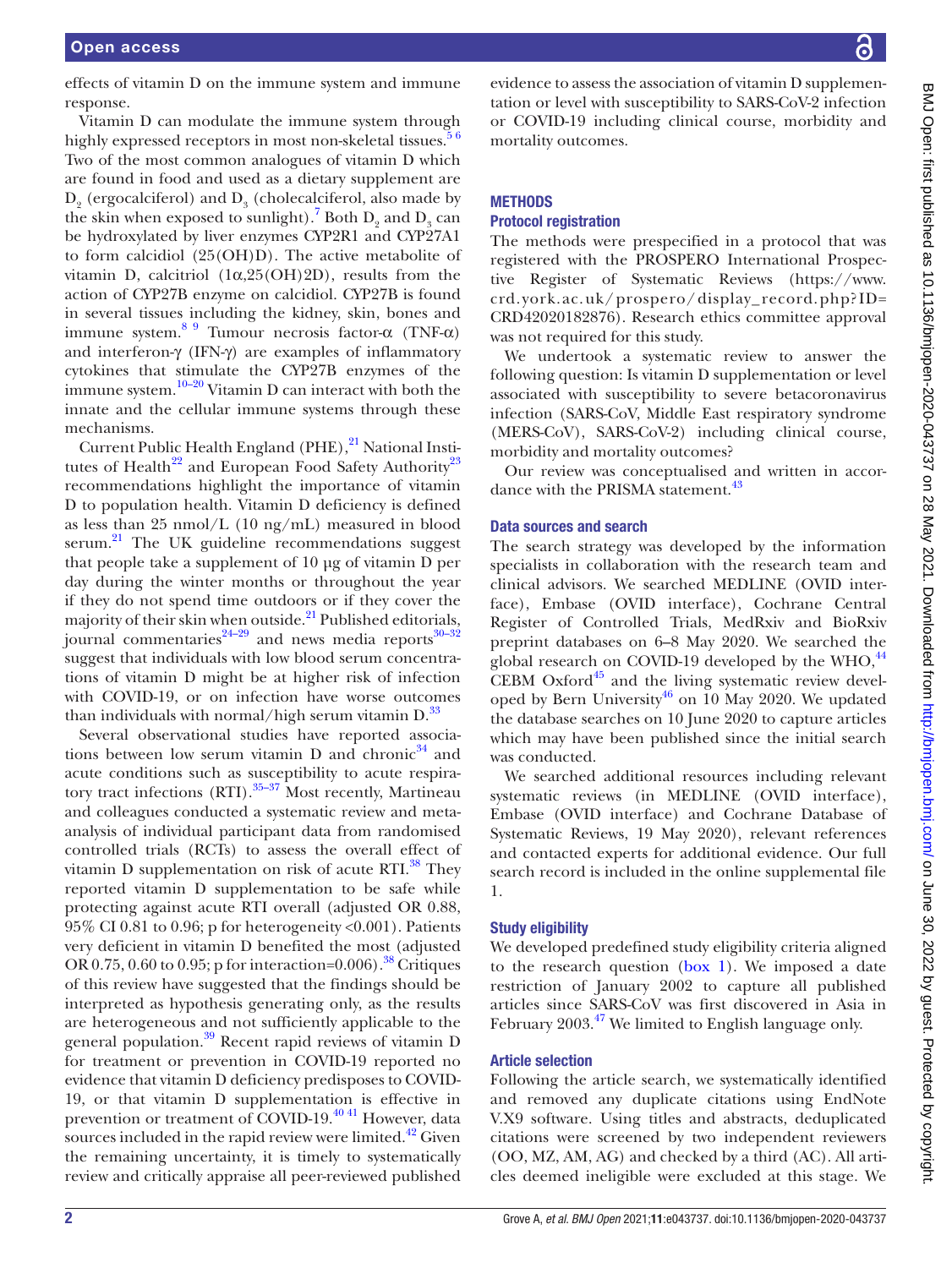# Box 1 Study eligibility criteria

- <span id="page-2-0"></span>P—Population
- 1. Patients acutely ill with betacoronavirus infection (SARS-CoV, MERS-CoV, SARS-CoV-2).
- 2. Or at risk of acute illness with betacoronavirus infection.
- I—Intervention/exposure
- 1. Vitamin D supplementation.
- 2. Low serum vitamin D.
- O—Outcomes
- 1. Betacoronavirus infection (to include serological evidence of infection or clinically confirmed symptomatic infection).
- 2. Severe betacoronavirus infection (to include patients admitted to hospital or admitted to intensive care); mortality due to betacoronavirus infection.
- 3. Mortality due to betacoronavirus infection.
- C—Comparators
- 1. No vitamin D supplementation.
- 2. High or normal serum vitamin D.
- S—Study design

Peer-reviewed publications of randomised controlled trials and non-randomised studies were eligible for inclusion; including, nonrandomised controlled trials, interrupted time series analyses, controlled before-and-after studies, cohort studies, ecological studies, case reports and case series.

Subgroups

- 1. Ethnicity characteristics (white British, all other white, mixed, Asian, black, other).
- 2. Age characteristics (population by 5-year age groups).

identified and obtained all remaining articles for full-text screening, which was performed independently by at least two reviewers against the prespecified eligibility criteria ([box](#page-2-0) 1). Where disagreements regarding the inclusion of articles arose, a third reviewer (AC) was consulted to reach a final decision.

# Data extraction

Two reviewers independently (LA-K, MZ, OO, AM) extracted data from eligible full-text papers using a prespecified data extraction form. The accuracy of all the data extraction was independently assessed by a third reviewer (AG). Where reported, we sought to extract data from each article relevant to the research question, including details of population, intervention/exposure, comparator, outcomes and any detail related to the two prespecified subgroups: ethnicity characteristics and age characteristics. Disagreements between reviewers were resolved by discussion and agreement or via consultation with a third reviewer (AC).

# Risk of bias

The included studies had observational study designs aimed at answering a specific question. Therefore, risk of bias of included full-text papers was assessed using the Downs and Black Quality Assessment Checklist.<sup>[48](#page-7-17)</sup> Two reviewers (AM, MZ, OO) independently assessed the risk of bias of the included studies and the accuracy of the assessment was evaluated by a third reviewer (LA-K).

# Data analysis

We anticipated that identified studies would be too heterogeneous to facilitate pooling of study data and planned a narrative synthesis. Nevertheless, we intended to consider pooling outcomes data in a meta-analysis using a randomeffects model if appropriate.

# Patient and public involvement

Due to the rapid timeframe of this systematic review, it was not possible for our research team to involve patients or the public in the design, conduct or reporting of our study.

# **RESULTS**

After searching databases, assessing the reference lists of 17 narrative reviews<sup>[27 28 33 49–62](#page-7-18)</sup> and one additional article identified through consultation with clinical experts,<sup>[38](#page-7-8)</sup> we identified 499 citations. Following removal of duplicates and screening of titles and abstracts, we retrieved 59 fulltext papers, of which 4 met the full eligibility criteria (see [figure](#page-3-0) 1). The electronic supplement includes a list of reasons for excluding studies at full-text review. Seven articles closely met the eligibility criteria but were excluded as they were not available as peer-reviewed publications at the time of our narrative synthesis, details of these seven studies $63-69$  is provided in the online supplemental material.

The characteristics of the four included studies are presented in [table](#page-4-0) 1. All four included studies were conducted in Europe and published in April or May 2020. One study was based on data from UK residents exclusively, $\frac{70}{10}$  $\frac{70}{10}$  $\frac{70}{10}$  another included data on residents in 20 European countries, including the UK $^{71}$  The studies were observational design and no relevant RCT were identified or included in the review. All four studies were at high or unclear risk of bias and scored poorly across several domains of the Downs and Black Quality Assessment Checklist,<sup>[48](#page-7-17)</sup> including external validity, internal validity and power. A prominent issue among the included studies was that the authors did not perform adequate multivari-able adjustment to correct for confounding.<sup>[72–74](#page-8-2)</sup> Ecological bias was present in Ilie *et al*, [71](#page-8-1) which may result from spatial and temporal scale differences between country level mean levels of vitamin D. However, several domains in each risk of bias assessment were not applicable or not reported and, therefore, could not be scored using the Downs and Black Quality Assessment Checklist.<sup>[48](#page-7-17)</sup> Detailed risk of bias scores are provided in the online supplemental material.

# Serum vitamin D

D'Avolio *et al*<sup>[73](#page-8-3)</sup> used a cross-sectional design with data on nasopharyngeal swab PCR analysis for SARS-CoV-2 and a 25(OH)D measurement taken from patients between 1 March and 14 April 2020. PCR positives (median age=74 years (IQR 65–81); male=70.4%) had significantly (p=0.004) lower serum 25(OH)D levels (median=11.1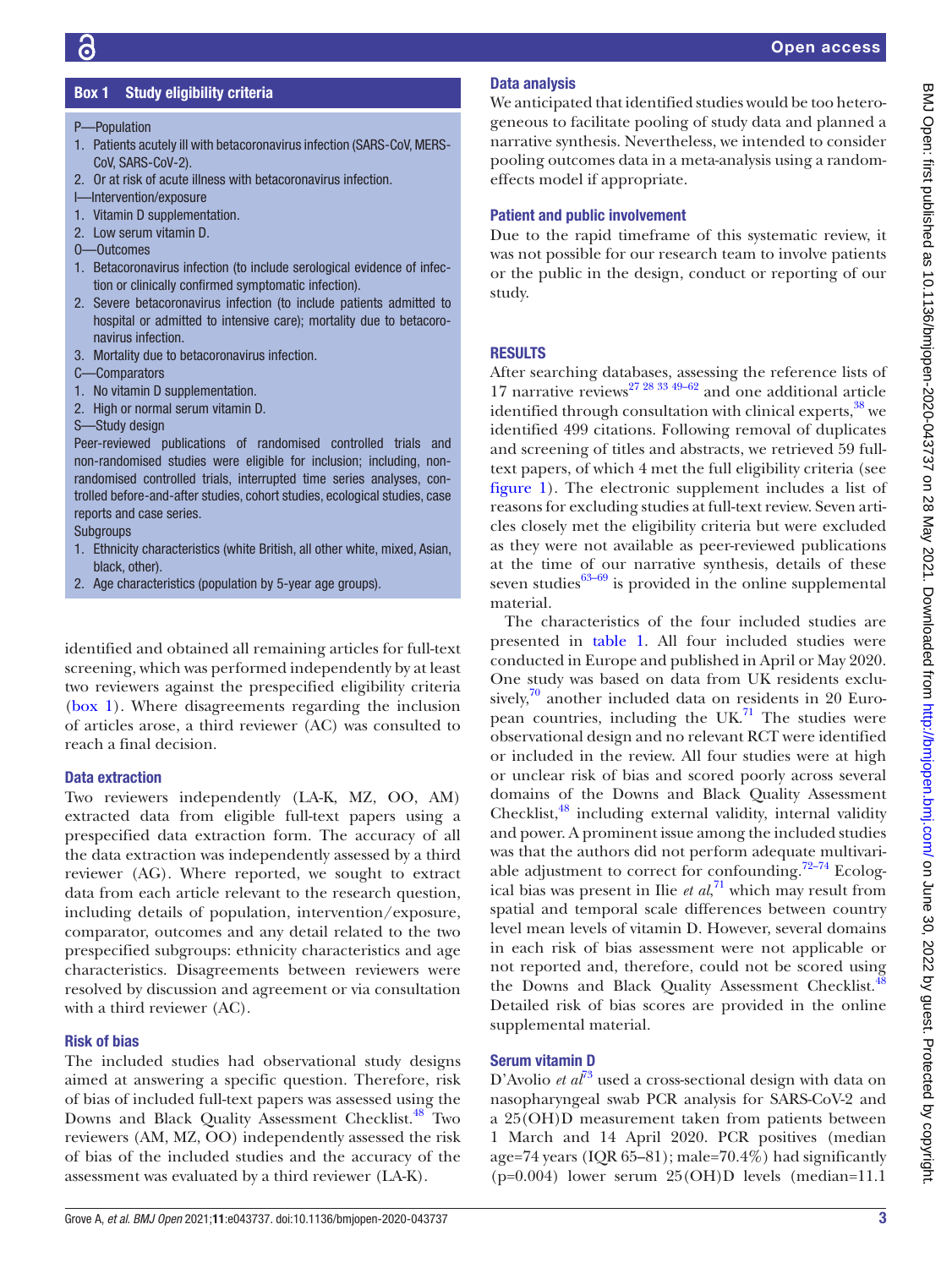



Figure 1 PRISMA (Preferred Reporting Items for Systematic Reviews and Meta-Analyses) flow diagram for the selection of studies.

ng/mL (IQR 8.2–21.0)) than PCR negatives (median age=73 years (IQR 61–82); male=48.8%; median 25(OH) D=24.6 ng/mL (IQR 8.9–30.5)). Although genderstratified and age-stratified analysis showed no significant differences, older (>70 years) SARS-CoV-2 positive (n=18) participants had significantly lower median serum  $25(OH)D$  levels  $(9.3 \text{ ng/mL } (IQR 8.1–19.9))$  than older SARS-CoV-2 negatives (n=43) (23.1 ng/mL (IQR  $8.5 - 31.7)$  (p=0.037).

Hastie *et al*<sup>70</sup> is a retrospective cohort study that used data from the UK Biobank, $^{72}$  using data from 348598 people with complete information on vitamin D and covariates; 449 people tested positive for COVID-19. COVID-19 positives were older (median=49 years; IQR=40–58) than COVID-19 negatives (median=49 years; IQR=38–57) with p value of <0.05. Multivariable analysis showed that age at assessment (OR=1.02; 95% CI=1.00 to 1.03; p=0.016) and non-white ethnicity (black OR=4.30, 95% CI=2.92 to 6.31, p=<0.001; South Asian OR=2.42, 95% CI=1.50 to 3.93, p=<0.001) were associated with confirmed COVID-19. There was no significant interaction between ethnicity and vitamin D deficiency (OR=0.90; 95% CI=0.66 to 1.23; p=0.515). Median vitamin D concentration at recruitment was lower for people with subsequent confirmed COVID-19 (28.7 (IQR 10.0–43.8) nmol/L) than for other

<span id="page-3-0"></span>participants (32.7 (IQR 10.0–47.2) nmol/L) ( $p < 0.01$ ). Although univariable analysis suggested an association between vitamin D and COVID-19 (OR=0.99; 95% CI 0.99 to 0.999; p=0.013), this association became insignificant (OR=1.00; 95% CI=0.998 to 1.01; p=0.208) after adjust-ment for covariates.<sup>[70](#page-8-0)</sup>

Ilie *et al*[71](#page-8-1) used an ecological study design reporting on 20 European countries as at 8 April 2020; the data pertain to mean levels of vitamin D, cases of COVID-19 per million population and deaths from COVID-19 per million population. The authors performed Pearson's correlation coefficient calculations and reported a negative correlation between mean levels of vitamin D (mean 56.79 nmol/L, SD 10.61) and numbers of cases of COVID-19 per million population in each country (mean cases 1393.4, SD 1129.984, *r*(20) = −0.44; p=0.05). Additionally, a negative correlation was reported between mean vitamin D levels and the number of deaths caused by COVID-19 per million population in each country (mean 80.42, SD 94.61, *r*(20) = −0.4378; p=0.05). Sweden had the highest mean level of vitamin D (73.5 nmol/L) compared with Spain which had a mean level of 42.5 nmol/L). The number of cases of COVID-19 per million population was 834 in Sweden and 3137 in Spain. Likewise, at the time of the study, there were 68 deaths from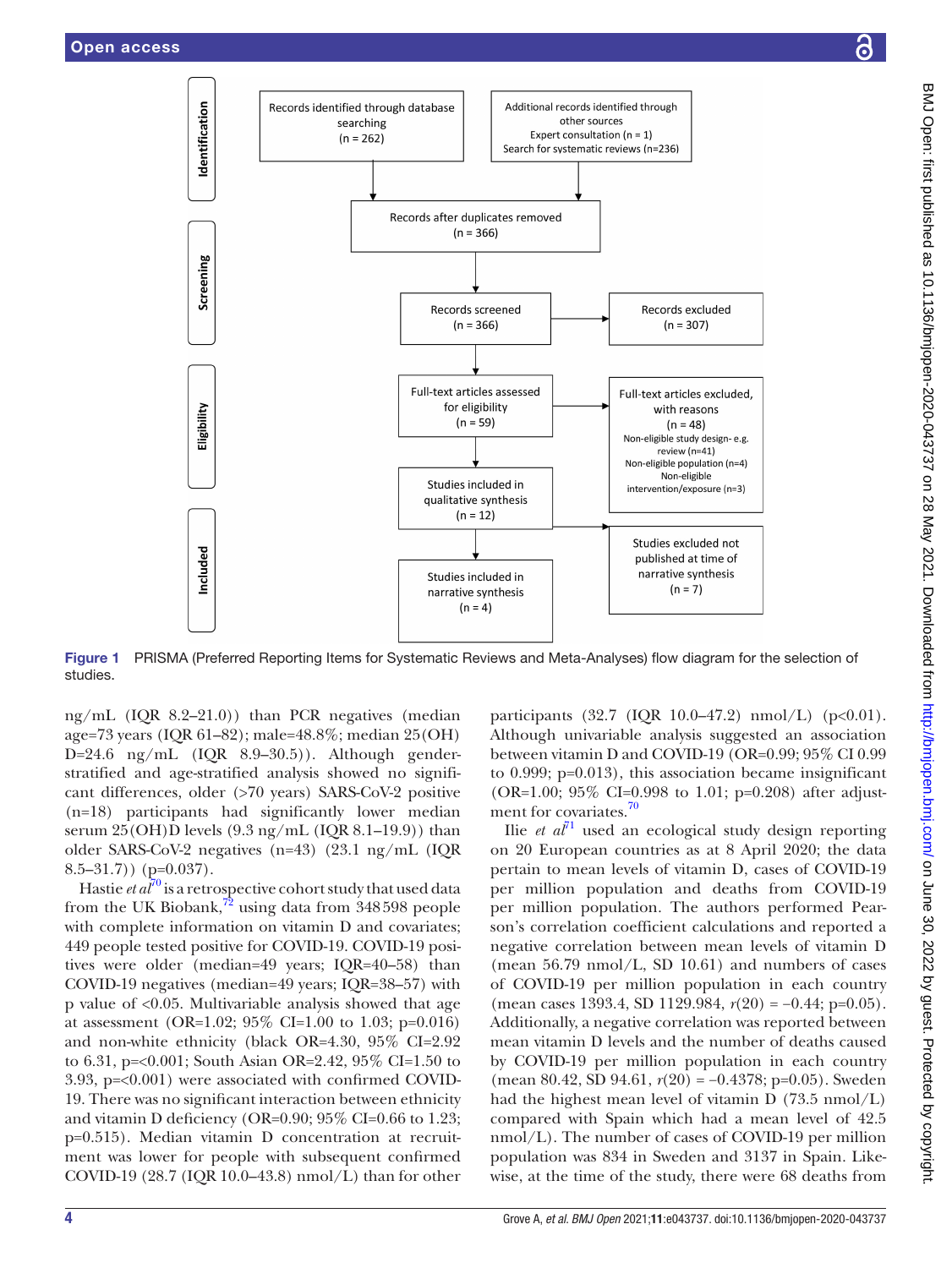<span id="page-4-0"></span>

| Table 1                      | Characteristics of the four included studies                                                             |                                                                                                               |                                                                                                                                                         |                                                                                                                                 |                                                                                                                                                                                                                                                                                                                                                               |                                                                                                                                                                                                                                                                                   |
|------------------------------|----------------------------------------------------------------------------------------------------------|---------------------------------------------------------------------------------------------------------------|---------------------------------------------------------------------------------------------------------------------------------------------------------|---------------------------------------------------------------------------------------------------------------------------------|---------------------------------------------------------------------------------------------------------------------------------------------------------------------------------------------------------------------------------------------------------------------------------------------------------------------------------------------------------------|-----------------------------------------------------------------------------------------------------------------------------------------------------------------------------------------------------------------------------------------------------------------------------------|
| Study                        | Design/setting                                                                                           | Population                                                                                                    | Exposure/intervention                                                                                                                                   | <b>Outcomes</b>                                                                                                                 | Results                                                                                                                                                                                                                                                                                                                                                       | Limitations                                                                                                                                                                                                                                                                       |
| $\Omega$<br>Serum vitamin    |                                                                                                          |                                                                                                               |                                                                                                                                                         |                                                                                                                                 |                                                                                                                                                                                                                                                                                                                                                               |                                                                                                                                                                                                                                                                                   |
| D'Avolio et al <sup>73</sup> | Canton of Tessin,<br>Cross-sectional<br>Switzerland<br>study                                             | 107 patients with data on<br>SARS-CoV-2 and 25(OH)<br>D measurement                                           | conducted within 7 weeks<br>of the SARS-CoV-2 PCR<br>25(OH)D data during the<br>Control patients with<br>Vitamin D analysis,<br>same period.<br>result. | SARS-CoV-2<br>infection                                                                                                         | levels (p=0.004) in SARS-CoV-2<br>Group 1 comprised 27 patients<br>2 comprised 80 patients with a<br>negative PCR result for SARS-<br>patients according to age >70<br>with positive PCR test results<br>for SARS-CoV-2, while group<br>patients even after stratifying<br>Significantly lower 25(OH)D<br>CoV-2.<br>years.                                    | No available clinical information<br>about the severity of COVID-19<br>SARS-CoV-2 and the 25(OH)<br>D status were performed on<br>No data on other potential<br>confounding variable<br>Few patients from<br>a single hospital.<br>different days.<br>symptoms.                   |
| Hastie et al <sup>70</sup>   | England, Scotland<br>Cohort including<br>Retrospective<br>cohort study<br><b>UK Biobank</b><br>and Wales | 502 624 participants aged<br>37-73 years between<br>2006 and 2010                                             | it was below or above the<br>Vitamin D was imputed if<br>25(OH)D, a measure of<br>Biochemical assay of<br>limit of detection.<br>vitamin D status.      | least one positive<br>COVID-19 (at<br>Confirmed<br>test result)                                                                 | white compared with 64 (14.2%)<br>Complete data on 348598 UK<br>449 had confirmed COVID-19.<br>non-white (black, South Asian<br>Of these, 385 (85.8%) were<br>but not after adjustment for<br>confounders. Ethnicity was<br>associated with COVID-19.<br>with COVID-19 univariably<br>Vitamin D was associated<br><b>Biobank participants</b><br>and others). | status, were obtained a decade<br>prior to conduct of the study.<br>representative of the general<br>concentration and health<br>Baseline measurements,<br>UK Biobank is not<br>including 25(OH)D<br>population.                                                                  |
| llie et al <sup>71</sup>     | Ecological study<br>20 European<br>countries                                                             | Population of 20 included<br>European countries                                                               | Mean levels of vitamin D<br>in each country                                                                                                             | million population<br>COVID-19 per 1<br>in each country.<br>Deaths from<br>per 1 million<br>population.<br>COVID-19<br>Cases of | the number of COVID-19 cases<br>per 1 million, and mortality per<br>Negative correlations between<br>mean levels of vitamin D and<br>1 million.                                                                                                                                                                                                               | by the different measures taken<br>number of tests performed and<br>by each country to prevent the<br>country is affected by the<br>The number of cases per<br>spread of infection.                                                                                               |
| Vitamin D supplementation    |                                                                                                          |                                                                                                               |                                                                                                                                                         |                                                                                                                                 |                                                                                                                                                                                                                                                                                                                                                               |                                                                                                                                                                                                                                                                                   |
| Fasano et al <sup>74</sup>   | centre in Lombardy,<br>A single tertiary<br>Case-control<br>survey<br><b>Italy</b>                       | 1486 Parkinson's disease<br>included in the survey<br>1207 family members<br>(PD) patients were<br>(controls) | Vitamin D                                                                                                                                               | probable'<br>diagnosis of<br>Confirmed'<br>COVID-19                                                                             | 22.9% of PD patients without<br>COVID-19 had been taking<br>COVID-19 had been taking<br>12.4% of PD patients with<br>confirmed or probable<br>vitamin D.<br>vitamin D.                                                                                                                                                                                        | COVID-19 diagnosis could not<br>reached possibly due to death<br>be confirmed in many cases.<br>Some patients could not be<br>Well-known limitation of a<br>Community-dwelling PD<br>Younger age of non-PD<br>COVID-19 cases.<br>telephone survey.<br>from COVID-19.<br>patients. |

ි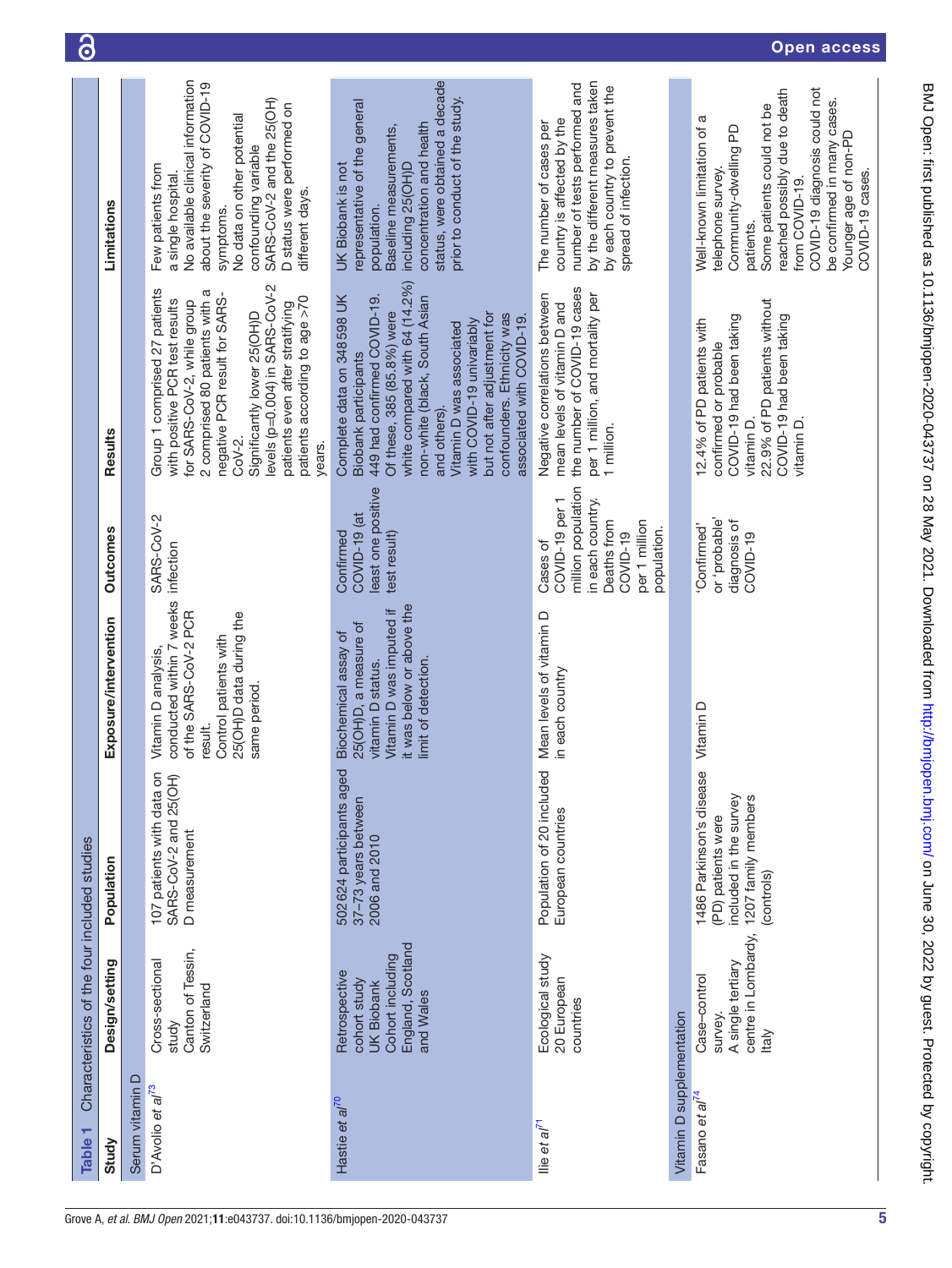COVID-19 per million population in Sweden and 314 in Spain.

# Vitamin D supplementation

Fasano *et*  $a\bar{l}^4$  investigated patients in a case–control phone survey in Lombardy, Italy. COVID-19 diagnosis was confirmed using a nasopharyngeal swab or probable based on (1) the presence of persistent COVID-19-related symptoms  $(≥3$  including fever or  $≥5$  without fever); or  $(2) \geq 1$  symptom in the presence of suggestive chest radiologic signs; and/or (3) living with a family member with a confirmed diagnosis of COVID-19. A total of 1486 participants were included in the survey (32 confirmed COVID-19, 73 probable COVID-19 and 1381 unaffected). Confirmed/probable COVID-19 cases (mean age=70.5 (SD=10.1); male=53%) self-reported a significantly lower intake of vitamin D supplementation (12.4%) compared with unaffected cases  $(22.9\%; \text{mean age} = 73.0 \text{ (SD} = 9.5),$ male= $57\%$ ). The age-adjusted OR (OR 0.56 (95% CI=0.32) to 0.99), p=0.048) suggested a protective effect of vitamin D intake.

# Subgroup evaluation

We planned to perform subgroup analyses by age and ethnicity. According to Hastie *et al*, [70](#page-8-0) multivariable analysis showed that age at assessment (OR=1.02; 95%  $CI=1.00$  to 1.03; p=0.016) and non-white ethnicity (black OR=4.30, 95% CI=2.92 to 6.31, p<0.001; South Asians OR=2.42, 95% CI=1.50 to 3.93, p<0.001) were associated with confirmed COVID-19. However, Hastie *et al* found no significant interaction between ethnicity and vitamin D deficiency (OR=0.90; 95% CI=0.66 to 1.23; p=0.515).

# **DISCUSSION**

This systematic review of non-randomised studies has shown no robust evidence of an association between vitamin D and COVID-19. We identified four studies for inclusion in a narrative synthesis which were all at high or unclear risk of bias. A univariable analysis of data from the UK Biobank database revealed an association between vitamin D and COVID-19 (OR=0.99; 95% CI 0.99 to 0.999; p=0.013). However, this association became insignificant (OR=1.00; 95% CI=0.998 to 1.01; p=0.208) after adjustment for 13 other covariates, suggesting that the initial association was due to one or more confounding variables.<sup>70</sup> This view is further strengthened by the demonstration of highly significant associations between age and ethnicity characteristics as predictor variables and COVID-19 as the outcome variable. Overall, the UK Biobank study showed no effect; however, it should be noted that the UK Biobank data included only one measurement of vitamin D levels taken between 10 and 14 years prior to the outbreak of COVID-19. This is a significant study limitation.

Liu *et al*<sup>[75](#page-8-5)</sup> concluded that patients over 60 years experienced more severe manifestations and had longer disease courses of COVID-19 compared with patients

below 60 years.<sup>[75](#page-8-5)</sup> And other studies have shown that older (rather than younger) people are more likely to die from COVID-19.[76–79](#page-8-6)

Non-white people are known to be more susceptible to COVID-19 and tend to develop worse outcomes, $\frac{8}{3}$ a finding that our review has further substantiated.<sup>[70](#page-8-0)</sup> Ethnicity is a multifaceted construct that includes genetic makeup, sociocultural identity and behavioural patterns.<sup>[81](#page-8-8)</sup> It has been shown to be associated with differing susceptibility and treatment outcomes in a number of diseases.[82–84](#page-8-9) Hastie *et al*[70](#page-8-0) did not find any interaction between ethnicity and vitamin D deficiency and although Ilie *et*  $a^{\overline{j}1}$  identified a relationship, the study is subject to ecological bias. Ilie *et*  $a\bar{l}$  compared vitamin D levels and rates of COVID-19 across 20 European countries, and therefore many relevant factors were not accounted for in the analysis. Given the findings so far from our review, we consider that there is paucity of data on vitamin D levels and morbidity and mortality from COVID-19 and there is no evidence from RCTs on outcomes of vitamin D supplementation on severity of symptoms or mortality to date. However, a relationship between ethnicity, vitamin D (serum levels or supplementation) and susceptibility to or severity of COVID-19 cannot yet be ruled out.

Risk of bias assessments demonstrate that all studies were at high or unclear risk of bias. All studies were observational designs and therefore, subject to confounding. The persistent calls for high-dose vitamin D supplementation<sup>85</sup> arise from speculation about presumed mechanisms[.86 87](#page-8-11) Our systematic review found no robust evidence that low levels of vitamin D are associated with an increased likelihood of COVID-19. More robust prognostic studies could be combined in a systematic review where a prognostic factor research question is phrased, and considerations of participation, attrition, prognostic factor measurement, confounding measurement and account, outcome measurement, and analysis and reporting are evaluated.

Our systematic review identified no relevant RCTs; nevertheless, we are aware of two ongoing RCTs investigating the effects of vitamin D on COVID-19, the ZnD3-CoVici study, France  $(NT04351490)^{88}$  and the CoVitTrial, France (NCT04344041).<sup>89</sup> Both trials have an estimated study completion date of July 2020. Inclusion of data from these studies in future systematic reviews and meta-analyses may enable us to potentially draw better stronger conclusions on this topic. Results from the ongoing international VITDALIZE study (NCT03188796) may also contribute to our understanding of the effect of high-dose vitamin  $D_3$  on mortality. $90$ 

# Study limitations

We performed a full systematic review of the published evidence available, and simultaneous independent screening, data extraction and risk of bias assessments. However, our study is limited by the small amount of evidence available which was, moreover, at risk of bias. This limits the inferences that can be drawn. Seven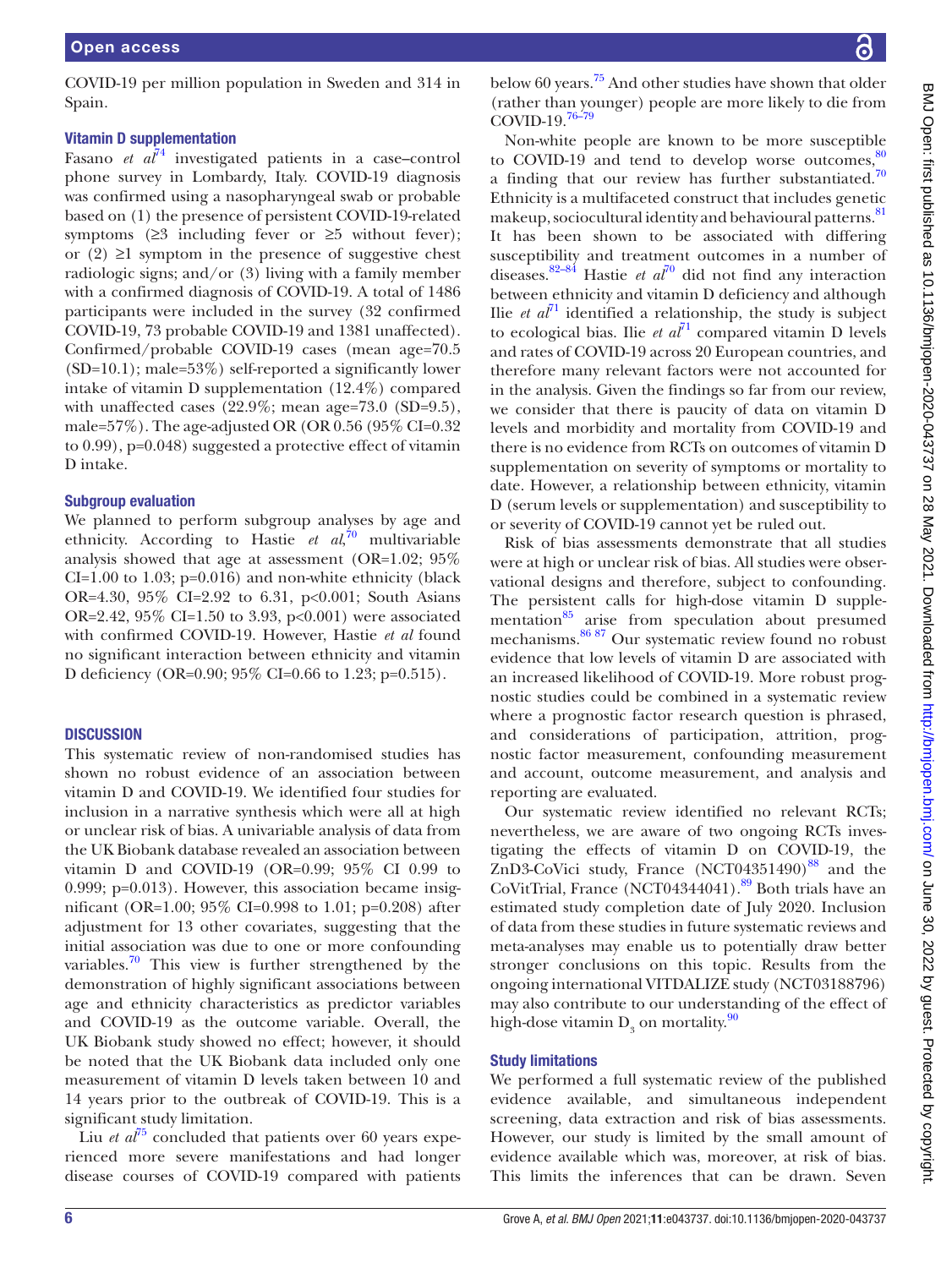eligible studies were excluded because they are not available as peer-reviewed publications. $63-69$  If published, these seven studies would be included in a future update of this review. A final limitation is that the review was restricted to English language only. Therefore, articles published in other languages may have been excluded.

# Implications for practice

Our review does not provide evidence for or against additional or high-dose vitamin D supplementation specifically in relation to COVID-19. Treatment as standard practice for people who are deficient is pre-existing practice across Europe<sup>23</sup> the USA<sup>22</sup> and in the UK.<sup>21</sup> Current guidelines from PHE suggest that the entire UK population should take vitamin D supplements to prevent vitamin D deficiency in winter or with inadequate sunlight exposure to sun in summer. $^{21}$  $^{21}$  $^{21}$  This review does not give evidence to drive a change in this current advice. Treatment recommendations for patients should be updated following the publication of results from ongoing and new welldesigned adequately powered randomised controlled trials.

# **CONCLUSION**

This systematic review identified no robust evidence to enable us to assess an association between vitamin D supplementation or serum vitamin D level with susceptibility to COVID-19 including clinical course, morbidity and mortality outcomes. All studies were at high or unclear risk of bias. Both age and ethnicity were associated with vitamin D levels even after multivariable adjustment. Black and South Asian people had a much higher risk of confirmed COVID-19 compared with white people. However, there was no interaction between the association of ethnicity and vitamin D deficiency with COVID-19. There were no papers reporting association of vitamin D with severity of symptoms or mortality due to COVID-19.

#### Author affiliations

<sup>1</sup> Division of Health Sciences, Warwick Medical School, The University of Warwick, Coventry, UK

<sup>2</sup>Department of Pharmaceutical Nanotechnology, University of Medical Sciences, Mashhad, Iran (the Islamic Republic of)

<sup>3</sup>Warwick-Centre for Applied Health Research (WCAHRD), University of Warwick, Coventry, UK

<sup>4</sup>Warwick Medical School, The University of Warwick, Coventry, UK

Acknowledgements We thank Kath Charters, Welsh Ambulance Services NHS Trust, for comments on the study design and drafts of this manuscript and for valuable advice and helpful discussions.

Contributors SK, AG and AC conceived the study. AG, AC, NM, SK, ST-P and OAU designed the study. RC and AB developed the search strategies, performed all searches and database management, and created the bibliography. AG, AC, AM, OO, MZ screened titles and abstracts for inclusion. AG, OO, AM, MZ, LA-K and AC screened at full text and extracted and analysed data. OO, AM, MZ and LA-K performed risk of bias assessments. AC, SK and NM assisted in the interpretation from a clinical perspective. ST-P, LA-K and OU offered technical and methodological support. AG, OO and MZ wrote the first draft, all authors revised content. All authors approved the final manuscript. AG and AC are the guarantors. The corresponding author attests that all listed authors meet authorship criteria and that no others meeting the criteria have been omitted.

Funding Dr AG is supported by the National Institute for Health Research (NIHR) Advanced Fellowship Programme Reference (AF-300060). Dr ST-P is supported by an NIHR Career Development Fellowship (CDF-2016-09-018). Professor AC and Dr LA-K are supported by the NIHR Applied Research Centre West Midlands (ARC-WM). All other authors, with the exception of Professor Uthman, Professor SK and Professor NMC, are supported by the NIHR, Evidence Synthesis Programme (HTA 14.25.05). The views expressed are those of the authors and not necessarily those of the NIHR or the Department of Health and Social Care.

Competing interests None declared.

Patient consent for publication Not required.

Provenance and peer review Not commissioned; externally peer reviewed.

Data availability statement Data are available on reasonable request. All data relevant to the study are included in the article or uploaded as supplementary information. The study protocol is available systematic review protocol registration: CRD42020182876 available online via PROSPERO at [https://www.crd.york.ac.](https://www.crd.york.ac.uk/prospero/display_record.php?ID=CRD42020182876) [uk/prospero/display\\_record.php?ID=CRD42020182876.](https://www.crd.york.ac.uk/prospero/display_record.php?ID=CRD42020182876) All included studies are publicly available. Additional data are available on reasonable request by emailing the corresponding author.

Supplemental material This content has been supplied by the author(s). It has not been vetted by BMJ Publishing Group Limited (BMJ) and may not have been peer-reviewed. Any opinions or recommendations discussed are solely those of the author(s) and are not endorsed by BMJ. BMJ disclaims all liability and responsibility arising from any reliance placed on the content. Where the content includes any translated material, BMJ does not warrant the accuracy and reliability of the translations (including but not limited to local regulations, clinical guidelines, terminology, drug names and drug dosages), and is not responsible for any error and/or omissions arising from translation and adaptation or otherwise.

Open access This is an open access article distributed in accordance with the Creative Commons Attribution 4.0 Unported (CC BY 4.0) license, which permits others to copy, redistribute, remix, transform and build upon this work for any purpose, provided the original work is properly cited, a link to the licence is given, and indication of whether changes were made. See: [https://creativecommons.org/](https://creativecommons.org/licenses/by/4.0/) [licenses/by/4.0/](https://creativecommons.org/licenses/by/4.0/).

#### ORCID iDs

Amy Grove <http://orcid.org/0000-0002-8027-7274> Amin Mehrabian<http://orcid.org/0000-0002-8879-7565> Sian Taylor-Phillips <http://orcid.org/0000-0002-1841-4346> Olalekan A Uthman <http://orcid.org/0000-0002-8567-3081>

#### **REFERENCES**

- <span id="page-6-0"></span>1 World Health Organization. Coronavirus disease (COVID-19) pandemic, 2020. Available: [https://www.who.int/emergencies/](https://www.who.int/emergencies/diseases/novel-coronavirus-2019) [diseases/novel-coronavirus-2019](https://www.who.int/emergencies/diseases/novel-coronavirus-2019)
- <span id="page-6-1"></span>2 NHS. Check if you or your child has coronavirus symptoms, 2020. Available: [https://www.nhs.uk/conditions/coronavirus-covid-19/](https://www.nhs.uk/conditions/coronavirus-covid-19/symptoms/#symptoms) [symptoms/#symptoms](https://www.nhs.uk/conditions/coronavirus-covid-19/symptoms/#symptoms)
- 3 Argenziano MG, Bruce SL, Slater CL, *et al*. Characterization and clinical course of 1000 patients with coronavirus disease 2019 in New York: retrospective case series. *[BMJ](http://dx.doi.org/10.1136/bmj.m1996)* 2020;369:m1996.
- <span id="page-6-2"></span>4 Matthay MA, Aldrich JM, Gotts JE. Treatment for severe acute respiratory distress syndrome from COVID-19. *[Lancet Respir Med](http://dx.doi.org/10.1016/S2213-2600(20)30127-2)* 2020;8:433–4.
- <span id="page-6-3"></span>5 Gruber BM. Fenomen witaminy D [The phenomenon of vitamin D]. *Postepy Hig Med Dosw* 2015;69:127–39.
- 6 Gruber–Bzura BM. Vitamin D and influenza: prevention or therapy? *[Int J Mol Sci](http://dx.doi.org/10.3390/ijms19082419)* 2018;19:2419.
- <span id="page-6-4"></span>7 Holick MF. High prevalence of vitamin D inadequacy and implications for health. *[Mayo Clin Proc](http://dx.doi.org/10.4065/81.3.353)* 2006;81:353–73.
- <span id="page-6-5"></span>8 Sigmundsdottir H, Pan J, Debes GF, *et al*. DCs metabolize sunlightinduced vitamin D3 to 'program' T cell attraction to the epidermal chemokine CCL27. *[Nat Immunol](http://dx.doi.org/10.1038/ni1433)* 2007;8:285–93.
- 9 Kogawa M, Findlay DM, Anderson PH, *et al*. Osteoclastic metabolism of 25(OH)-vitamin D3: a potential mechanism for optimization of bone resorption. *[Endocrinology](http://dx.doi.org/10.1210/en.2010-0334)* 2010;151:4613–25.
- <span id="page-6-6"></span>10 Jones G. Vitamin D safety: its mechanisms and application. *Standardy Medyczne, Pediatria* 2012;9:605–9.
- 11 Kim D. The role of vitamin D in thyroid diseases. *[Int J Mol Sci](http://dx.doi.org/10.3390/ijms18091949)* 2017;18:1949.
- 12 Beard JA, Bearden A, Striker R. Vitamin D and the anti-viral state. *[J](http://dx.doi.org/10.1016/j.jcv.2010.12.006)  [Clin Virol](http://dx.doi.org/10.1016/j.jcv.2010.12.006)* 2011;50:194–200.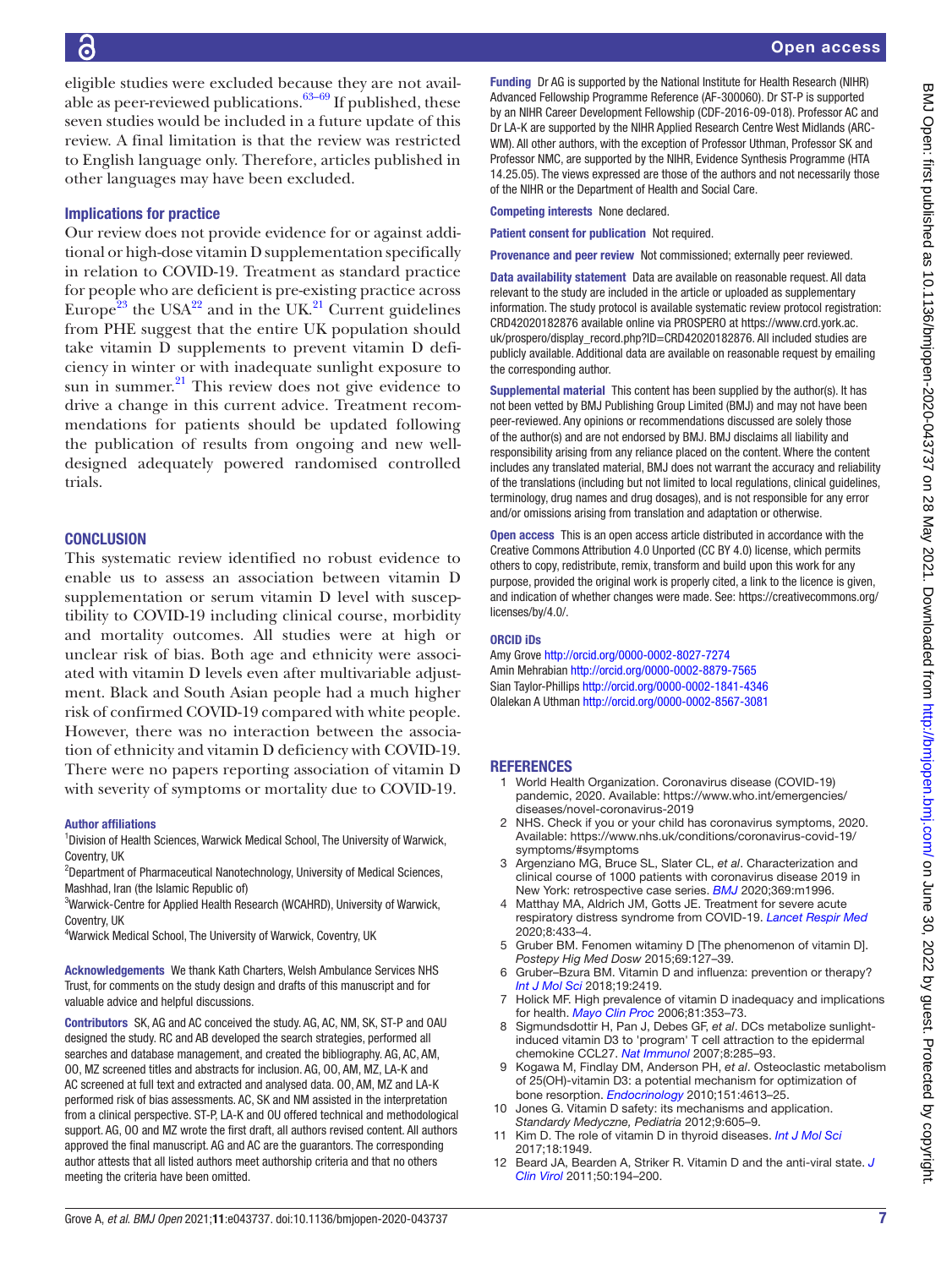# Open access

- 13 Liu PT, Stenger S, Li H, *et al*. Toll-like receptor triggering of a vitamin D-mediated human antimicrobial response. *[Science](http://dx.doi.org/10.1126/science.1123933)* 2006;311:1770–3.
- 14 Adams JS, Ren S, Liu PT, *et al*. Vitamin D-directed rheostatic regulation of monocyte antibacterial responses. *[J Immunol](http://dx.doi.org/10.4049/jimmunol.0803736)* 2009;182:4289–95.
- 15 Laaksi I. Vitamin D and respiratory infection in adults. *[Proc Nutr Soc](http://dx.doi.org/10.1017/S0029665111003351)* 2012;71:90–7.
- 16 Sharifi A, Vahedi H, Nedjat S, *et al*. Effect of single-dose injection of vitamin D on immune cytokines in ulcerative colitis patients: a randomized placebo-controlled trial. *[APMIS](http://dx.doi.org/10.1111/apm.12982)* 2019;127:681–7. 17 Cantorna MT, Snyder L, Lin Y-D, *et al*. Vitamin D and 1,25(OH)2D
- regulation of T cells. *[Nutrients](http://dx.doi.org/10.3390/nu7043011)* 2015;7:3011–21. 18 Jeffery LE, Burke F, Mura M, *et al*. 1,25-Dihydroxyvitamin D3 and IL-2
- combine to inhibit T cell production of inflammatory cytokines and promote development of regulatory T cells expressing CTLA-4 and FOXP3. *[J Immunol](http://dx.doi.org/10.4049/jimmunol.0803217)* 2009;183:5458–67.
- 19 Lei G-S, Zhang C, Cheng B-H, *et al*. Mechanisms of action of vitamin D as supplemental therapy for Pneumocystis pneumonia. *[Antimicrob](http://dx.doi.org/10.1128/AAC.01226-17)  [Agents Chemother](http://dx.doi.org/10.1128/AAC.01226-17)* 2017;61:e01226–17.
- 20 Colunga Biancatelli RML, Berrill M, Marik PE. The antiviral properties of vitamin C. *[Expert Rev Anti Infect Ther](http://dx.doi.org/10.1080/14787210.2020.1706483)* 2020;18:99–101.
- <span id="page-7-0"></span>21 Scientific Advisory Committee on Nutrition. SACN vitamin D and health report, 2016. Available: [https://www.gov.uk/government/](https://www.gov.uk/government/publications/sacn-vitamin-d-and-health-report) [publications/sacn-vitamin-d-and-health-report](https://www.gov.uk/government/publications/sacn-vitamin-d-and-health-report)
- <span id="page-7-1"></span>22 National Institutes of Health, Office of Dietary Supplements. Vitamin D: fact sheet for health professionals, 2020. Available: [https://ods.od.](https://ods.od.nih.gov/factsheets/VitaminD-HealthProfessional/#h2) [nih.gov/factsheets/VitaminD-HealthProfessional/#h2](https://ods.od.nih.gov/factsheets/VitaminD-HealthProfessional/#h2)
- <span id="page-7-2"></span>23 EFSA Panel on Dietetic Products, Nutrition and Allergies (NDA). Dietary reference values for vitamin D. *[Efsa J](http://dx.doi.org/10.2903/j.efsa.2016.4547)* 2016;14:e04547.
- <span id="page-7-3"></span>24 Cao Z, Wu Y, Faucon E. SARS-CoV-2 & covid-19: key-roles of the 'renin-angiotensin' system/vitamin D impacting drug and vaccine developments. *[Infect Disord Drug Targets](http://dx.doi.org/10.2174/1871526520999200505174704)* 2020;20:348–9.
- 25 Jakovac H. COVID-19 and vitamin D-Is there a link and an opportunity for intervention? *[Am J Physiol Endocrinol Metab](http://dx.doi.org/10.1152/ajpendo.00138.2020)* 2020;318:E589.
- 26 Mitchell F. Vitamin-D and COVID-19: do deficient risk a poorer outcome? *[Lancet Diabetes Endocrinol](http://dx.doi.org/10.1016/S2213-8587(20)30183-2)* 2020;8:570.
- <span id="page-7-18"></span>27 Silberstein M. Vitamin D: a simpler alternative to tocilizumab for trial in COVID-19? *[Med Hypotheses](http://dx.doi.org/10.1016/j.mehy.2020.109767)* 2020;140:109767.
- 28 Calder P, Carr A, Gombart A, *et al*. Optimal nutritional status for a well-functioning immune system is an important factor to protect against viral infections. *[Nutrients](http://dx.doi.org/10.3390/nu12041181)* 2020;12:1181.
- 29 Tian Y, Rong L. Letter: Covid-19, and vitamin D. *Aliment Pharmacol Ther* 2020;51:995–6.
- <span id="page-7-4"></span>30 Busby M. UK public health bodies reviewing vitamin D's effects on coronavirus. The Guardian. Available: [https://www.theguardian.com/](https://www.theguardian.com/world/2020/jun/17/uk-ministers-order-urgent-vitamin-d-coronavirus-review) [world/2020/jun/17/uk-ministers-order-urgent-vitamin-d-coronavirus](https://www.theguardian.com/world/2020/jun/17/uk-ministers-order-urgent-vitamin-d-coronavirus-review)[review](https://www.theguardian.com/world/2020/jun/17/uk-ministers-order-urgent-vitamin-d-coronavirus-review) [Accessed 17 Jun 2020].
- 31 Coronavirus: should I start taking vitamin D? BBC news. Available: <https://www.bbc.co.uk/news/health-52371688> [Accessed 18 Jun 2020].
- 32 Torjesen I. Covid-19: public health agencies review whether vitamin D supplements could reduce risk. *[BMJ](http://dx.doi.org/10.1136/bmj.m2475)* 2020;369:m2475.
- <span id="page-7-5"></span>33 Grant WB, Lahore H, McDonnell SL, *et al*. Evidence that vitamin D supplementation could reduce risk of influenza and COVID-19 infections and deaths. *[Nutrients](http://dx.doi.org/10.3390/nu12040988)* 2020;12:988.
- <span id="page-7-6"></span>34 Parker J, Hashmi O, Dutton D, *et al*. Levels of vitamin D and cardiometabolic disorders: systematic review and meta-analysis. *[Maturitas](http://dx.doi.org/10.1016/j.maturitas.2009.12.013)* 2010;65:225–36.
- <span id="page-7-7"></span>35 Cannell JJ, Vieth R, Umhau JC, *et al*. Epidemic influenza and vitamin D. *[Epidemiol Infect](http://dx.doi.org/10.1017/S0950268806007175)* 2006;134:1129–40.
- 36 Jolliffe DA, Griffiths CJ, Martineau AR. Vitamin D in the prevention of acute respiratory infection: systematic review of clinical studies. *[J](http://dx.doi.org/10.1016/j.jsbmb.2012.11.017)  [Steroid Biochem Mol Biol](http://dx.doi.org/10.1016/j.jsbmb.2012.11.017)* 2013;136:321–9.
- 37 Nnoaham KE, Clarke A. Low serum vitamin D levels and tuberculosis: a systematic review and meta-analysis. *[Int J Epidemiol](http://dx.doi.org/10.1093/ije/dym247)* 2008;37:113–9.
- <span id="page-7-8"></span>38 Martineau AR, Jolliffe DA, Hooper RL, *et al*. Vitamin D supplementation to prevent acute respiratory tract infections: systematic review and meta-analysis of individual participant data. *[BMJ](http://dx.doi.org/10.1136/bmj.i6583)* 2017;356:i6583.
- <span id="page-7-9"></span>39 Bolland MJ, Avenell A. Do vitamin D supplements help prevent respiratory tract infections? *[BMJ](http://dx.doi.org/10.1136/bmj.j456)* 2017;356:j456.
- <span id="page-7-10"></span>40 National Institute for Health and Care Excellence. COVID-19 rapid evidence summary: vitamin D for COVID-19. Available: [https://www.](https://www.nice.org.uk/advice/es28/chapter/Key-messages) [nice.org.uk/advice/es28/chapter/Key-messages](https://www.nice.org.uk/advice/es28/chapter/Key-messages) [Accessed 29 Jun 2020].
- 41 Royal Society. Vitamin D and covid-19. Available: [https://royalsociety.](https://royalsociety.org/-/media/policy/projects/set-c/set-c-vitamin-d-and-covid-19.pdf) [org/-/media/policy/projects/set-c/set-c-vitamin-d-and-covid-19.pdf](https://royalsociety.org/-/media/policy/projects/set-c/set-c-vitamin-d-and-covid-19.pdf) [Accessed 18 Jun 2020].
- <span id="page-7-11"></span>Lee J, van Hecke O, Roberts N, on behalf of the Oxford COVID-19 Evidence Service Team. *Vitamin D: a rapid review of the evidence for treatment or prevention in COVID-19. centre for evidence-based medicine*. University of Oxford, 2020. [https://www.cebm.net/covid-](https://www.cebm.net/covid-19/vitamin-d-a-rapid-review-of-the-evidence-for-treatment-or-prevention-in-covid-19/)[19/vitamin-d-a-rapid-review-of-the-evidence-for-treatment-or](https://www.cebm.net/covid-19/vitamin-d-a-rapid-review-of-the-evidence-for-treatment-or-prevention-in-covid-19/)[prevention-in-covid-19/](https://www.cebm.net/covid-19/vitamin-d-a-rapid-review-of-the-evidence-for-treatment-or-prevention-in-covid-19/)
- <span id="page-7-12"></span>43 Moher D, Liberati A, Tetzlaff J, *et al*. Preferred reporting items for systematic reviews and meta-analyses: the PRISMA statement. *[BMJ](http://dx.doi.org/10.1136/bmj.b2535)* 2009;339:b2535.
- <span id="page-7-13"></span>44 World Health Organization. Global research on coronavirus disease (COVID-19) [online database], 2020. Available: [https://www.who.int/](https://www.who.int/emergencies/diseases/novel-coronavirus-2019/global-research-on-novel-coronavirus-2019-ncov) [emergencies/diseases/novel-coronavirus-2019/global-research-on](https://www.who.int/emergencies/diseases/novel-coronavirus-2019/global-research-on-novel-coronavirus-2019-ncov)[novel-coronavirus-2019-ncov](https://www.who.int/emergencies/diseases/novel-coronavirus-2019/global-research-on-novel-coronavirus-2019-ncov)
- <span id="page-7-14"></span>45 Oxford COVID-19 Evidence Service. *Centre for evidence-based medicine*. University of Oxford, 2020. [https://www.cebm.net/oxford](https://www.cebm.net/oxford-covid-19-evidence-service/)[covid-19-evidence-service/](https://www.cebm.net/oxford-covid-19-evidence-service/)
- <span id="page-7-15"></span>46 Counotte M, Imeri H, Ipekci M. *Living evidence on COVID-19 [online database]*. University of Bern Institute of Social and Preventive Medicine, 2020.<https://zika.ispm.unibe.ch/assets/data/pub/ncov/>
- <span id="page-7-16"></span>47 Centers for Disease Control and Prevention. CDC SARS response timeline, 2013. Available: [https://www.cdc.gov/about/history/sars/](https://www.cdc.gov/about/history/sars/timeline.htm) [timeline.htm](https://www.cdc.gov/about/history/sars/timeline.htm)
- <span id="page-7-17"></span>48 Downs SH, Black N. The feasibility of creating a checklist for the assessment of the methodological quality both of randomised and non-randomised studies of health care interventions. *[J Epidemiol](http://dx.doi.org/10.1136/jech.52.6.377)  [Community Health](http://dx.doi.org/10.1136/jech.52.6.377)* 1998;52:377–84.
- 49 Carter SJ, Baranauskas MN, Fly AD. Considerations for obesity, vitamin D, and physical activity amid the COVID‐19 pandemic. *[Obesity](http://dx.doi.org/10.1002/oby.22838)* 2020;28:1176–7.
- 50 Molloy EJ, Murphy N. Vitamin D, covid-19 and children. *[Ir Med J](http://www.ncbi.nlm.nih.gov/pubmed/32268052)* 2020;113:64.
- 51 McCartney DM, Byrne DG. Optimisation of vitamin D status for enhanced immuno-protection against covid-19. *[Ir Med J](http://www.ncbi.nlm.nih.gov/pubmed/32268051)* 2020;113:P58.
- 52 Adams KK, Baker WL, Sobieraj DM. Myth busters: dietary supplements and COVID-19. *[Ann Pharmacother](http://dx.doi.org/10.1177/1060028020928052)* 2020;54:820–6.
- 53 de Lucena TMC, da Silva Santos AF, de Lima BR, *et al*. Mechanism of inflammatory response in associated comorbidities in COVID-19. *[Diabetes Metab Syndr](http://dx.doi.org/10.1016/j.dsx.2020.05.025)* 2020;14:597–600.
- 54 Ghasemian R, Shamshirian A, Heydari K. The role of vitamin D in the age of COVID-19: a systematic review and meta-analysis along with an ecological approach. *medRxiv* 2020.
- 55 Hribar CA, Cobbold PH, Church FC. Potential role of vitamin D in the elderly to resist COVID-19 and to slow progression of Parkinson's disease. *[Brain Sci](http://dx.doi.org/10.3390/brainsci10050284)* 2020;10:284.
- 56 Laird E, Rhodes J, Kenny RA. Vitamin D and inflammation: potential implications for severity of Covid-19. *[Ir Med J](http://www.ncbi.nlm.nih.gov/pubmed/32603576)* 2020;113:P81.
- 57 McKenna MJ, Flynn MAT. Covid-19, cocooning and vitamin D intake requirements. *[Ir Med J](http://www.ncbi.nlm.nih.gov/pubmed/32603573)* 2020;113:P79.
- 58 Ribeiro H, Santana KVdeSde, Oliver SL, *et al*. Does vitamin D play a role in the management of Covid-19 in Brazil? *[Rev Saude Publica](http://dx.doi.org/10.11606/s1518-8787.2020054002545)* 2020;54:53.
- 59 Speeckaert MM, Delanghe JR. Association between low vitamin D and COVID-19: don't forget the vitamin D binding protein. *[Aging Clin](http://dx.doi.org/10.1007/s40520-020-01607-y)  [Exp Res](http://dx.doi.org/10.1007/s40520-020-01607-y)* 2020;32:1207–8.
- 60 Suresh PS. Hypovitaminosis D and COVID-19: matter of concern in India? *[Indian J Clin Biochem](http://dx.doi.org/10.1007/s12291-020-00894-6)* 2020;35:378–9.
- 61 SHS T, Hong CC, Saha S. Medications in COVID-19 patients: summarizing the current literature from an orthopaedic perspective. *Int Orthop* 2020.
- 62 Zabetakis I, Lordan R, Norton C, *et al*. COVID-19: the inflammation link and the role of nutrition in potential mitigation. *[Nutrients](http://dx.doi.org/10.3390/nu12051466)* 2020;12:1466.
- <span id="page-7-19"></span>63 Lau FH, Majumder R, Torabi R. Vitamin D insufficiency is prevalent in severe COVID-19. *medRxiv* 2020.
- 64 Darling AL, Ahmadi KR, Ward KA. Vitamin D status, body mass index, ethnicity and COVID-19: initial analysis of the first-reported UK Biobank COVID-19 positive cases (N 580) compared with negative controls (N 723). *medRxiv* 2020.
- 65 De Smet D, De Smet K, Herroelen P, *et al*. Vitamin D deficiency as risk factor for severe COVID-19: a convergence of two pandemics. *medRxiv* 2020.
- 66 Meltzer DO, Best TJ, Zhang H, *et al*. Association of vitamin D deficiency and treatment with COVID-19 incidence. *[medRxiv](http://dx.doi.org/10.1101/2020.05.08.20095893)* 2020 doi:10.1101/2020.05.08.20095893
- 67 Notari A, Torrieri G. COVID-19 transmission risk factors. *medRxiv* 2020.
- 68 Raisi-Estabragh Z, McCracken C, Bethell MS. Greater risk of severe COVID-19 in non-White ethnicities is not explained by cardiometabolic, socioeconomic, or behavioural factors, or by 25(OH)-vitamin D status: study of 1,326 cases from the UK Biobank. *medRxiv* 2020.